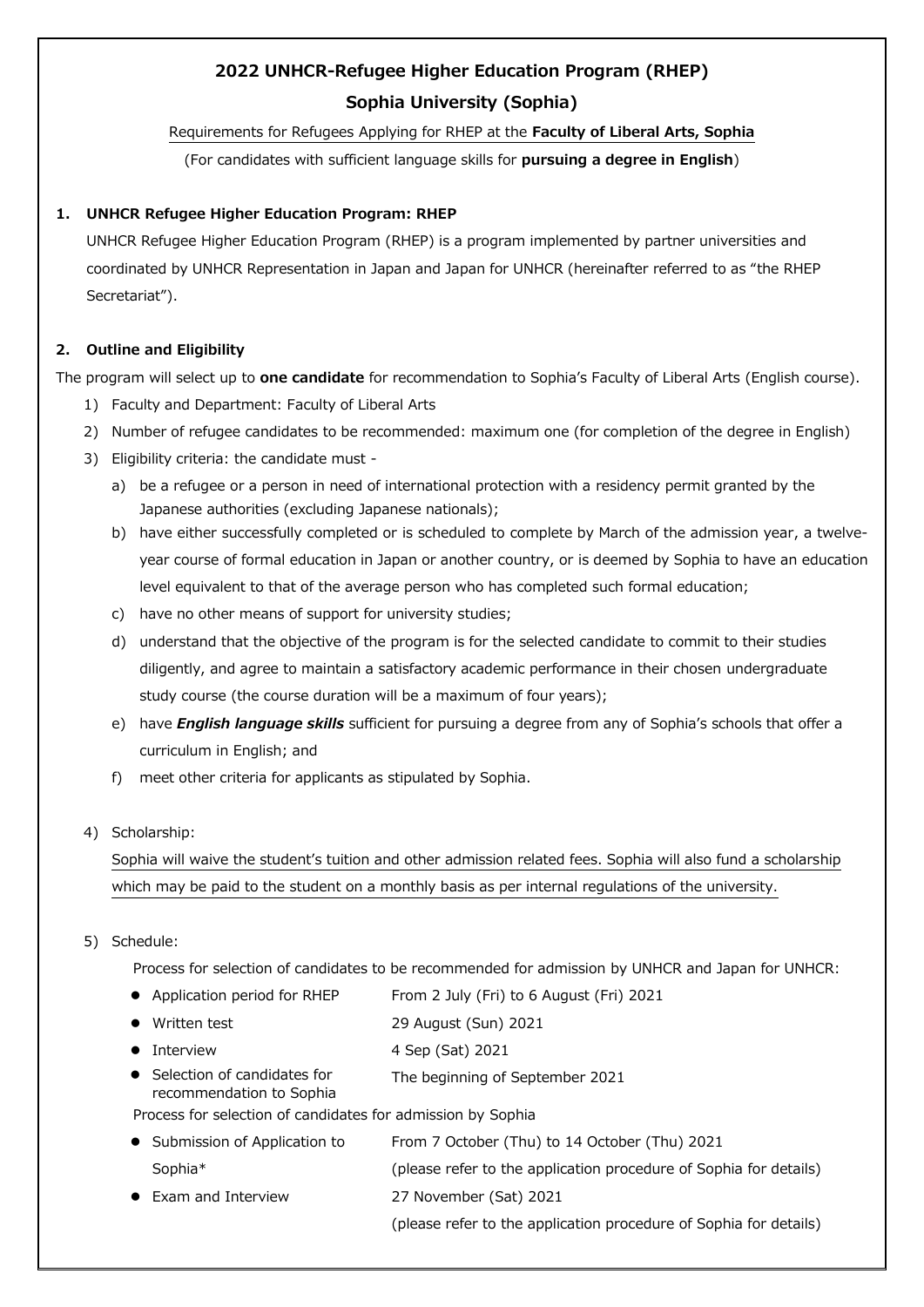# Final results\*\* 9 December (Thu) 2021

### (please refer to the application procedure of Sophia for details)

\*After review, RHEP Secretariat will forward the required application form to Sophia within the agreed timeframe

\*\*The program selects candidates for recommendation to Sophia, but the final decision as to which candidates are successful is made solely at Sophia's discretion.

# **3. How to Apply**

#### 1) Required Documents

| А. | <b>RHEP Application</b><br>Form                                                                                                             | The link to the application will be available on the webpage of Refugee Higher Education Program<br>(http://rhep.japanforunhcr.org/en) from 2 July 2021 (Fri). Forms may change each year, so those<br>who have previously applied to RHEP will need to send a new application with updated information using<br>the forms specifically designed for the year of application.                                                                                                                                                                                                                                                                                                                                                                                                                                                                                           |
|----|---------------------------------------------------------------------------------------------------------------------------------------------|-------------------------------------------------------------------------------------------------------------------------------------------------------------------------------------------------------------------------------------------------------------------------------------------------------------------------------------------------------------------------------------------------------------------------------------------------------------------------------------------------------------------------------------------------------------------------------------------------------------------------------------------------------------------------------------------------------------------------------------------------------------------------------------------------------------------------------------------------------------------------|
|    | <b>B. Passport Photo</b>                                                                                                                    | Please affix a passport photo to the first page of the RHEP Application Form.                                                                                                                                                                                                                                                                                                                                                                                                                                                                                                                                                                                                                                                                                                                                                                                           |
|    |                                                                                                                                             | Official transcript from the formal educational institution of your last enrollment.<br>The applicant who wish to enter the Faculty of Liberal Arts of Sophia must have an average grade 4.0 or<br>above (out of 5.0) if the applicant graduated/will graduate from Japanese high school, 3.0 or above (out<br>of 4.0) if the applicant graduated/will graduate from international school.<br>Please ensure that the official transcript includes the information listed below. If you are unable to                                                                                                                                                                                                                                                                                                                                                                    |
|    | C. Academic transcript<br>(High School and<br>University)                                                                                   | submit an official transcript, please submit a statement of facts describing your educational background,<br>including the items listed below (around 1 page A4 size):<br>Academic results from the last three years of enrollment, including acquired credits, results, and<br>brief description of the course contents.<br>Attendance record (indicate any reasons for a long term absence from your classes).<br>Notable extracurricular activities.<br>Academic and/or student activity awards and other recognitions.<br>Type of academic institution (Public, private, NGO run institution, etc.), location of the institution, and<br>official language used during the course.<br>Depending on the university of your choice, an official school report (chosasho) may be requested if you<br>have graduated from a Japanese school. Please prepare in advance. |
|    |                                                                                                                                             | All applicants must sit the Examination for Japanese University Admission for International<br>Student (EJU), operated by Japan Student Services Organization (JASSO), and submit a Score Report<br>as follows.                                                                                                                                                                                                                                                                                                                                                                                                                                                                                                                                                                                                                                                         |
|    | D. Academic transcript<br>of Examination for<br><b>Japanese University</b><br><b>Admission for</b><br><b>International</b><br>Students(EJU) | One copy of the Score Report for the EJU on the subject of "Japan and the World" and<br>Mathematics (Course 1 or 2) is required (essential).<br>The result of the examination must be from November 2020 or June 2021.<br>Applicants must sit the examination in the language in which the applicant aims to complete the<br>degree (either Japanese or English is accepted).<br>*The EJU is operated by JASSO.<br>Please pay close attention to the dates of the EJU and the application deadline of this program, and<br>take the EJU well in advance. In cases where the applicant has not yet undertaken the EJU<br>examinations and cannot provide the required EJU Score Report with their application materials, the<br>applicant should individually contact RHEP Secretariat prior to submitting their application.                                            |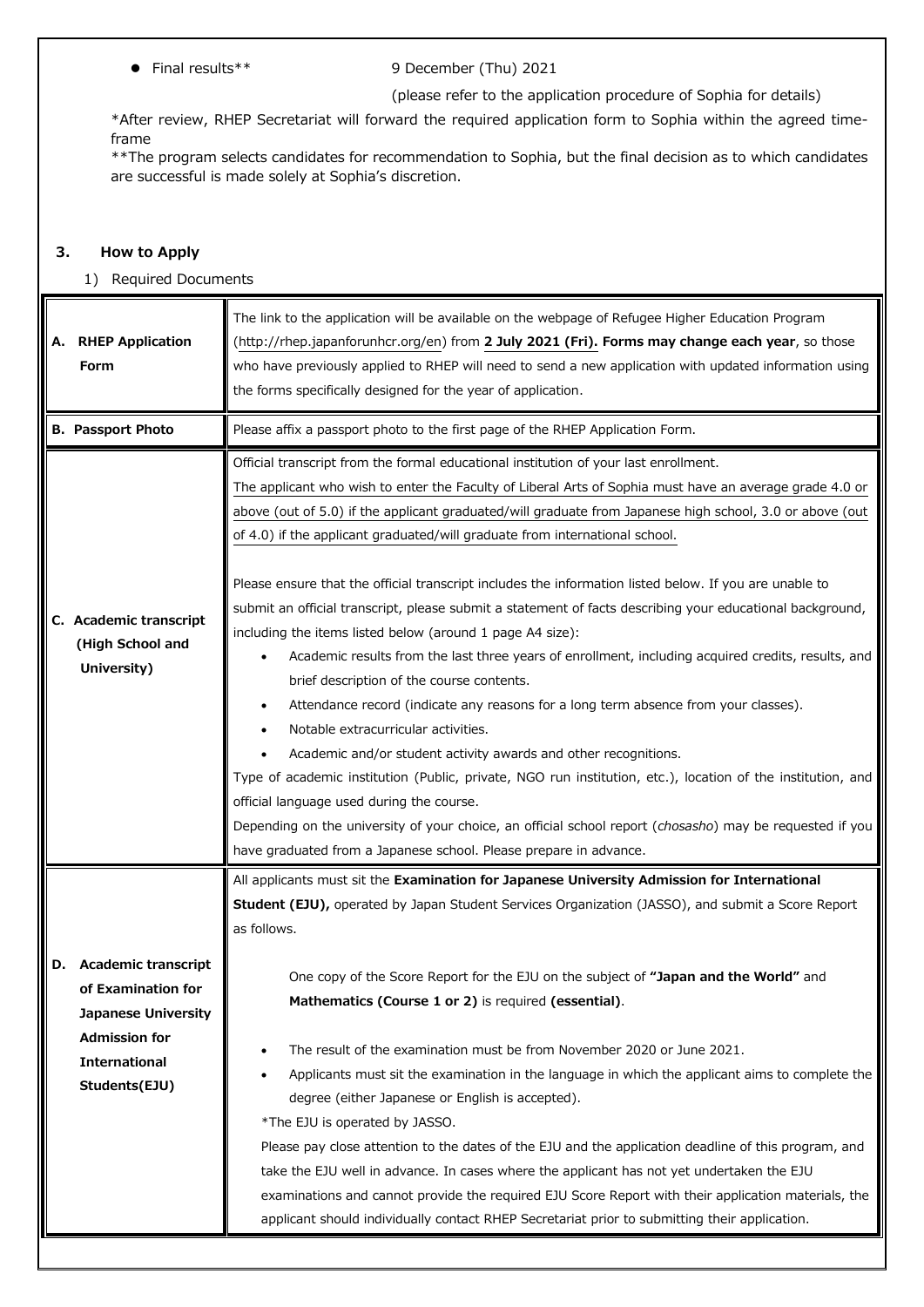|    |                              | The applicant must submit either of the following test scores. The date of the examination must be                                                            |  |  |
|----|------------------------------|---------------------------------------------------------------------------------------------------------------------------------------------------------------|--|--|
|    |                              | within two years from the date of application.                                                                                                                |  |  |
|    |                              |                                                                                                                                                               |  |  |
| Е. | <b>Proof of English</b>      | TOEFL iBT 79 or above; or                                                                                                                                     |  |  |
|    | language proficiency         | IELTS 6.0 or above; or                                                                                                                                        |  |  |
|    |                              | TEAP 340 or above (each section need to be 75 or above); or                                                                                                   |  |  |
|    |                              | TEAP CBT 615 or above                                                                                                                                         |  |  |
|    |                              |                                                                                                                                                               |  |  |
|    |                              |                                                                                                                                                               |  |  |
|    |                              | Official transcript of results from non-formal educational/vocational institutions where such                                                                 |  |  |
|    |                              | studies/training have been undertaken. Please ensure that the official transcript includes the information                                                    |  |  |
|    |                              | below                                                                                                                                                         |  |  |
| F. | Performance report           | Performance results from the last three years of enrollment, including acquired credits, results,                                                             |  |  |
|    | of non-formal                | and brief description of the course contents. If the course is shorter than three years, the report                                                           |  |  |
|    | education                    | must cover the entire period from admission to completion.                                                                                                    |  |  |
|    | (Vocational training,        | No submission is required where such report is difficult to obtain.                                                                                           |  |  |
|    | and others) where            | Attendance record (indicate reasons for any long term absence from classes)                                                                                   |  |  |
|    | applicable                   | Extracurricular activities and other volunteer activities linked with the objectives of the enrolled                                                          |  |  |
|    |                              | educational/vocational program.                                                                                                                               |  |  |
|    |                              | Performance and/or student activity awards and other recognitions.                                                                                            |  |  |
|    |                              | There are no specified formats for this requirement.                                                                                                          |  |  |
|    |                              | The letter should be about 1 to 2 pages (A4 size). Please have the referee enclose the letter in an                                                           |  |  |
| G. | One Letter of                | envelope with his/her signature on the seal of the envelope. On the surface of the envelope, please have                                                      |  |  |
|    | Recommendation               | the referee write the name of the applicant and "Recommendation Letter for the RHEP Application" and                                                          |  |  |
|    |                              | hand it to the refugee applicant. The referee must not be a relative of the applicant.                                                                        |  |  |
|    |                              |                                                                                                                                                               |  |  |
|    |                              | (Note: Please DO NOT send originals. Send only copies.)<br>Applicants must submit BOTH documents a) and b), as well as ONE of the documents listed below from |  |  |
|    |                              |                                                                                                                                                               |  |  |
|    |                              |                                                                                                                                                               |  |  |
|    |                              | $c)$ to $e)$ .                                                                                                                                                |  |  |
|    |                              | a)<br>Documents certifying your residency status; and                                                                                                         |  |  |
|    |                              | b)<br>Residency card or resident registration form (juminhyo) which indicates the whole family                                                                |  |  |
|    |                              | unit;                                                                                                                                                         |  |  |
|    |                              | and                                                                                                                                                           |  |  |
|    |                              | Certificate of Refugee Status; or<br>c)                                                                                                                       |  |  |
|    |                              | d)<br>The Certificate of Settlement Record by the Refugee Assistance Headquarters (for                                                                        |  |  |
|    |                              | applicants who are Indo-Chinese refugees); or                                                                                                                 |  |  |
|    |                              | Proof of Refugee Status<br>e)                                                                                                                                 |  |  |
| н. | <b>Proof of Legal Status</b> | Other documents certifying refugee-like status (for asylum seekers who were granted<br>a)                                                                     |  |  |
|    |                              | special permission to stay on the bases of humanitarian considerations, a letter from your                                                                    |  |  |
|    |                              | lawyer, NGO or other third party who supported you or your family member with the                                                                             |  |  |
|    |                              | refugee-like status (e.g. your parent) during the time of the refugee application, outlining                                                                  |  |  |
|    |                              | the application history and describing the reasoning for the result of your/your family's                                                                     |  |  |
|    |                              | refugee application).                                                                                                                                         |  |  |
|    |                              | For those (explicitly or implicitly) provided international protection and never had<br>b)                                                                    |  |  |
|    |                              | applied for asylum in Japan: official certificate from a government agency; identity                                                                          |  |  |
|    |                              | documents; or documents certifying the need of international protection issued by NGO or                                                                      |  |  |
|    |                              | other third party who supported you and your family members at the time of arrival to                                                                         |  |  |
|    |                              | Japan or at the time of processing residency in Japan, describing the reasoning for                                                                           |  |  |
|    |                              | your/your family's need for international protection. Additional certificate/document may be                                                                  |  |  |
|    |                              | requested in cases where the submitted documents do not fulfil the requirements.                                                                              |  |  |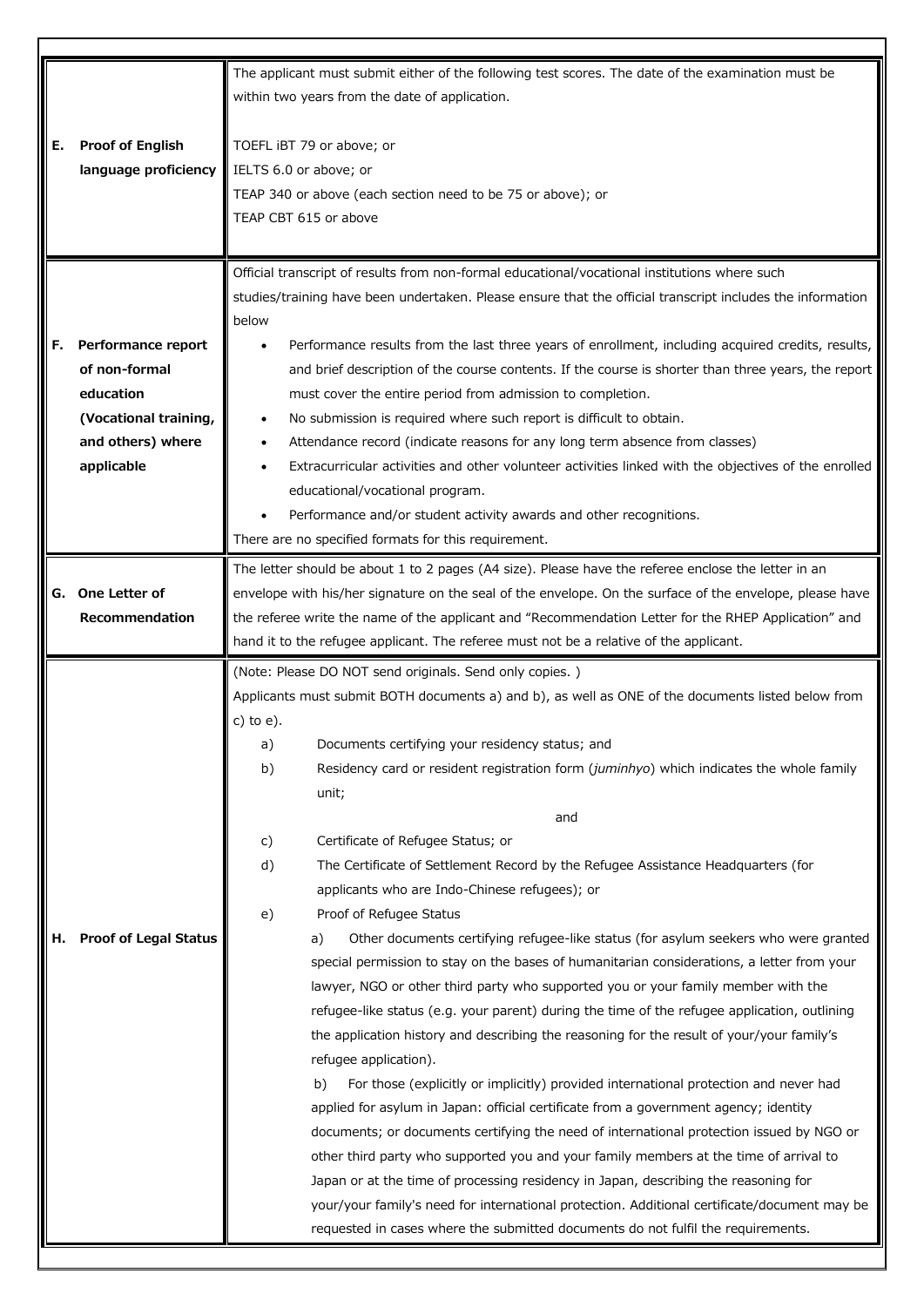|                            | Applicants must submit documents indicating all the income of members of the family who contribute                 |
|----------------------------|--------------------------------------------------------------------------------------------------------------------|
|                            | to the household finances, including his/her father, mother, and him/herself (e.g. tax-income certificate,         |
| I. Proof of Family's       | $\frac{1}{4}$ statement of earnings, etc.). This should be based on earnings from the year before the application. |
| <b>Financial Situation</b> | Applicants should indicate the amount of financial support they receive from persons under a duty to               |
|                            | support such as relatives (allowance etc.), and if relevant, the amount of scholarship, fellowship, private        |
|                            | support, livelihood protection and/or social security payments being received.                                     |

- Please send the required documents to the following address by simplified registration (*kani-kakitome*). On the front of the envelope, please write in red "RHEP Application Enclosed".
- Applications are required to arrive on/by the due date below. Application forms that arrive after the due date will in principle not be accepted. Interested candidates are advised to send the package well in advance to avoid late applications.
- Note that application packages will not be returned.
- Please refrain from sending numerous applications.
- 2) **Application Deadline: 6 August (Fri) 2021 (Must arrive at RHEP Secretariat no later than this date)**
- 3) Please submit applications by simplified registration (*kani-kakitome*) to:

c/o Japan for UNHCR Secretariat of UNHCR Refugee Higher Education Program 6F Minami Aoyama HY Building, 7-3-6 Minami Aoyama, Minato-ku, Tokyo 107-0062

# **4. Selection of candidates to be recommended to Sophia**

The process for the selection of candidates to be recommended will include screening of application materials, examination, and interview.

1) Application Screening:

Applications will be accepted between:

# **2 July (Fri) and 6 August (Fri) 2021**

Please note that applications that arrive after the due date will in principle not be accepted.

**A notification letter, indicating whether or not they have been short listed, will be sent by RHEP Secretariat by the middle of August via mail.**

2) Examination:

# Date: **29 August (Sun) 2021**

Location: Online (For details, see the admission ticket for examination that will be distributed to applicants who have passed the document screening.)

The test date stated above is yet to be confirmed. For the exact date, please refer to the convocation letter and the admission ticket for examination.

What to expect in the examination: English proficiency test and essay writing

3) Interview:

# Date: **4 September (Sat) 2021**

Location: Online (For details, see the admission ticket for examination that will be distributed to applicants who have passed the document screening.)